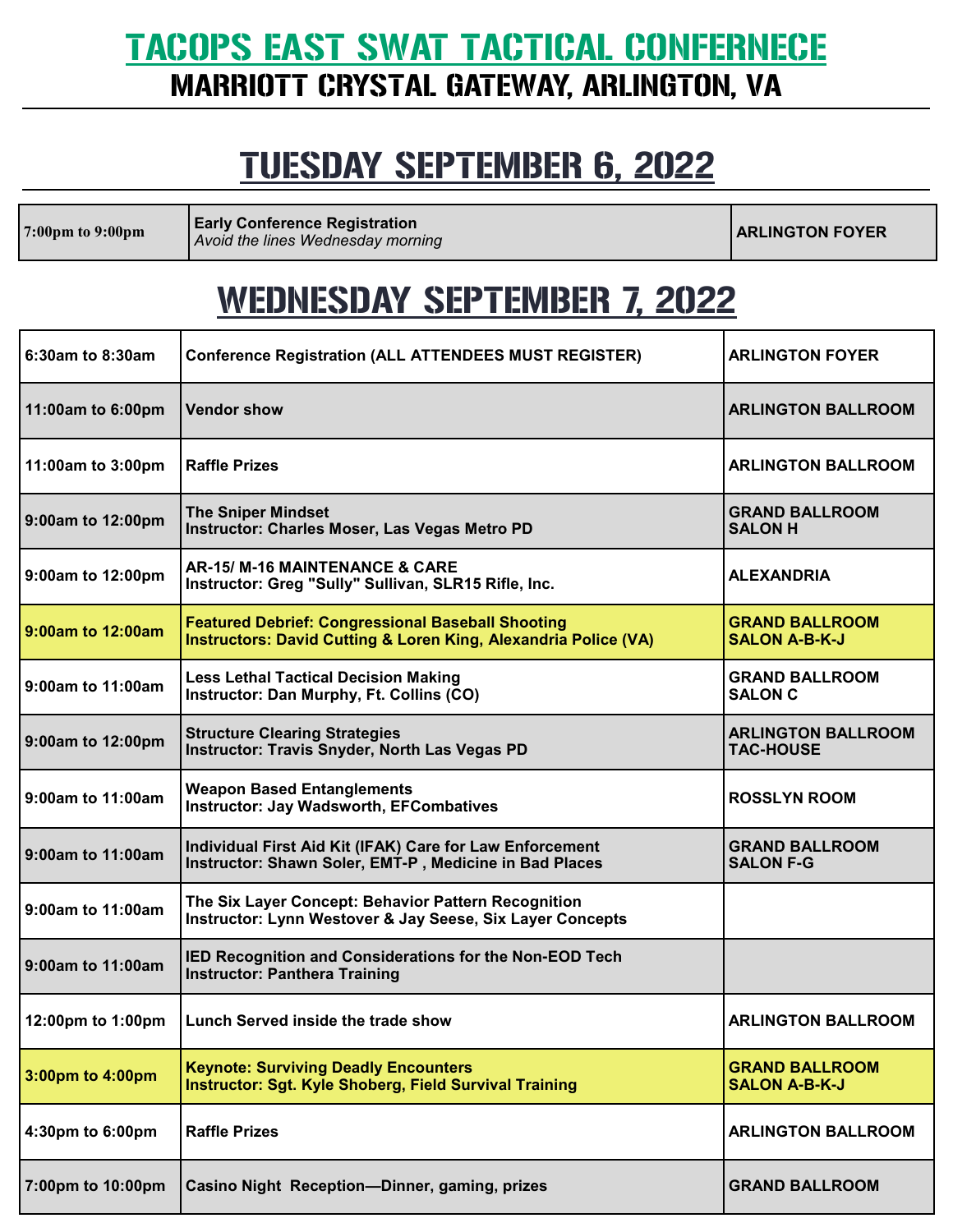### THURSDAY SEPTEMBER 8, 2022 A.M.

| 11:00am to 3:00pm | <b>Vendor show</b>                                                                                                                       | <b>ARLINGTON BALLROOM</b>                     |
|-------------------|------------------------------------------------------------------------------------------------------------------------------------------|-----------------------------------------------|
| 11:00am to 3:00pm | <b>Raffle Prizes</b>                                                                                                                     | <b>ARLINGTON BALLROOM</b>                     |
| 8:00am to 12:00pm | Pepperball Instructor Certification [1 of 2]<br>Instructor: Paul Romano, Pepperball Technologies                                         |                                               |
| 7:00am to 12:00pm | <b>Sniper: Advanced Marksmanship skills</b><br>Instructor: Charles Moser, Las Vegas Metro PD                                             |                                               |
| 8:00am to 12:00pm | Scenario Instructor Certification (Simunition) [1 of 3]<br><b>Instructor: Mike Chin &amp; Mike Leming, Simunition</b>                    | <b>LEE CLASSROOM</b>                          |
| 9:00am to 12:00pm | <b>Tactical Team Combatives (Code 4 Concepts)</b><br><b>Instructor: Travis Snyder &amp; Jay Wadsworth, PFC</b>                           | <b>ROSSLYN ROOM</b>                           |
| 8:00am to 11:00am | Debrief: North Aurora Illinois Prisoner Escape/Active Shooter/HRT<br>Instructor: Christopher Joswick, North Aurora PD (IL)               | <b>GRAND BALLROOM</b><br><b>SALON H</b>       |
| 8:00am to 11:00am | <b>Structure Clearing Strategies</b><br><b>Instructor: Doug Janowicz, Progressive Force Concepts</b>                                     | <b>ARLINGTON BALLROOM</b><br><b>TAC-HOUSE</b> |
| 8:00am to 12:00Pm | Tactical Combat Casualty Care For First Responders (TCCC) [1/2]<br>Instructor: Shawn Soler, EMT-P, Medicine in Bad Places                | <b>GRAND BALLROOM</b><br><b>SALON C</b>       |
| 8:00am to 12:00pm | <b>Hostage Rescue Tactics Lecture</b><br><b>Instructor: Integrated Tactical Concepts (LASD SEB)</b>                                      | <b>GRAND BALLROOM</b><br><b>SALON B</b>       |
| 8:00am to 12:00pm | Distraction Device Instructor Certification (CTS) [1 of 2]<br><b>Instructor: Phil Shingleton, Combined Tactical Systems</b>              | <b>GRAND BALLROOM</b><br><b>SALON F</b>       |
| 8:00am to 12:00pm | Impact Munitions Instructor Certification (Defense Technology) [1 of 2]<br><b>Instructor: Defense Technology Training Academy</b>        | <b>GRAND BALLROOM</b><br><b>SALON K</b>       |
| 8:00am to 12:00pm | Distraction Device Instructor Certification (Defense Technology) [1 of 2]<br>Instructor: Jim Morgan, Defense Technology Training Academy | <b>GRAND BALLROOM</b><br><b>SALON E</b>       |
| 8:00am to 12:00pm | <b>Chemical Munitions Instructor Certification (CTS) [1 of 2]</b><br><b>Instructor: Combined Tactical Systems</b>                        | <b>GRAND BALLROOM</b><br><b>SALON D</b>       |
| 8:00am to 12:00pm | <b>Distraction Device Instructor Certification [1 OF 2]</b><br>Instructor: Bill Gazza, PACEM / ALS                                       | <b>GRAND BALLROOM</b><br><b>SALON G</b>       |
| 8:00am to 12:00pm | AR-15 / M-16 Armorer Certification Course [ 1 of 3 ]<br>Instructor: Greg "Sully" Sullivan, SLR15 Rifles, Inc.                            | <b>ALEXANDRIA CLASSROOM</b>                   |
| 8:00am to 12:00pm | Tactical Team Leadership Development Course [1 of 2]<br>Instructor: Dan Murphy, Ft. Collins (CO)                                         | <b>GRAND BALLROOM</b><br><b>SALON J</b>       |
| 12:00pm to 1:00pm | Lunch Served inside the trade show                                                                                                       | <b>ARLINGTON BALLROOM</b>                     |
| 12:00pm to 3:00pm | <b>Raffles</b>                                                                                                                           | <b>ARLINGTON BALLROOM</b>                     |
| 2:00pm to 2:15pm  | <b>Gold Sponsor Raffle Drawing</b>                                                                                                       | <b>ARLINGTON BALLROOM</b>                     |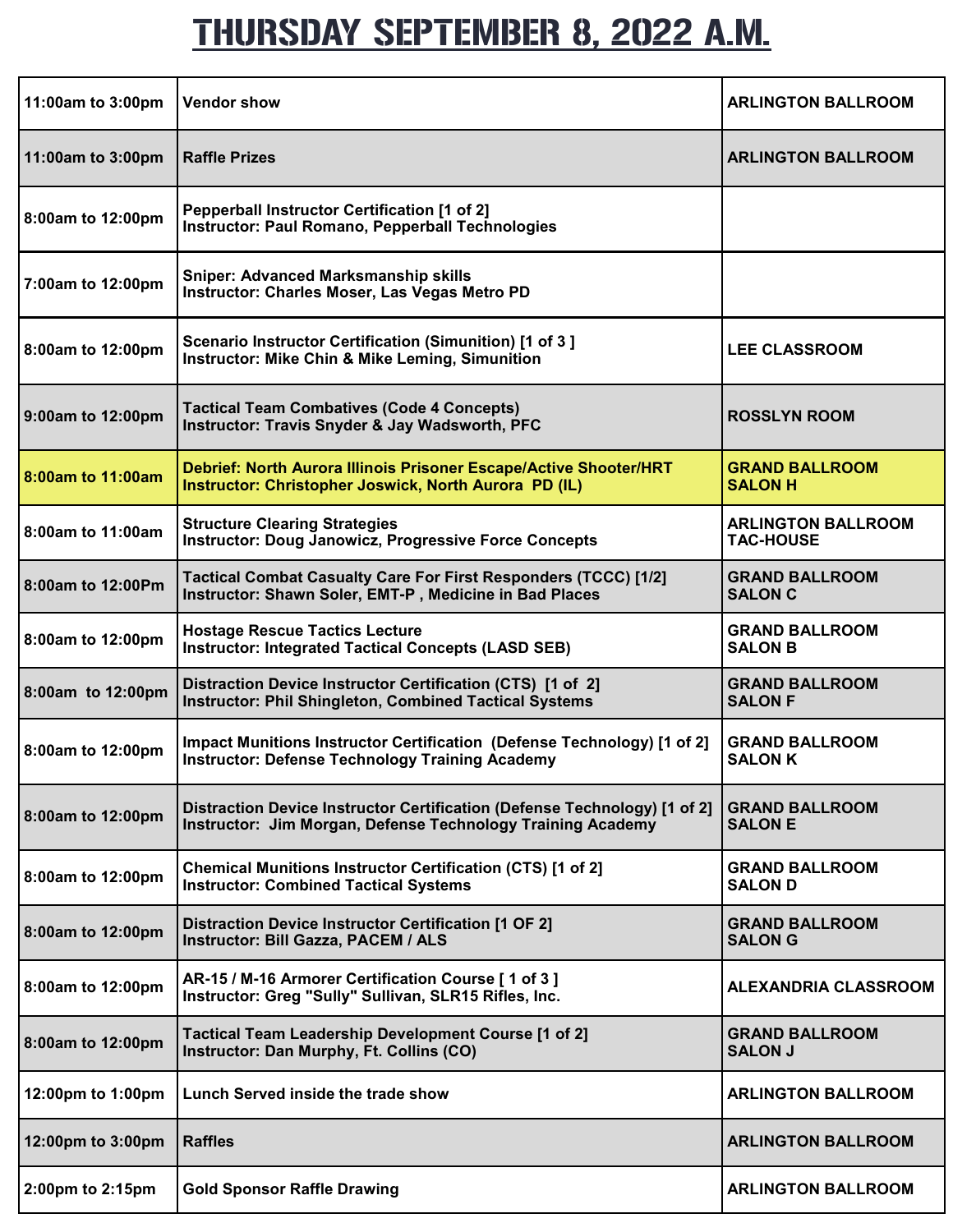# THURSDAY SEPTEMBER 8, 2022 P.M.

| 3:00pm to 6:00pm | Tactical Combat Casualty Care For First Responders (TCCC) [2/2]<br>Instructor: Shawn Soler, EMT-P, Medicine in Bad Places   | <b>GRAND BALLROOM</b><br><b>SALON C</b>       |
|------------------|-----------------------------------------------------------------------------------------------------------------------------|-----------------------------------------------|
| 3:00pm to 6:00pm | Pepperball Instructor Certification [2 of 2]<br>Instructor: Paul Romano, Pepperball Technologies                            | <b>TBA</b>                                    |
| 3:00pm to 6:00pm | Scenario Instructor Certification (Simunition) [2 of 3]<br><b>Instructor: Mike Chin &amp; Mike Leming, Simunition</b>       | <b>LEE CLASSROOM</b>                          |
| 3:00pm to 6:00pm | <b>Sniper: Urban Hides</b><br>Instructor: Charles Moser, Las Vegas Metro PD                                                 | <b>PENTAGON A/B</b>                           |
| 3:00pm to 6:00pm | <b>Room Clearing</b><br><b>Instructor: Panthera Training</b>                                                                | <b>ARLINGTON BALLROOM</b><br><b>TAC-HOUSE</b> |
| 3:00pm to 6:00pm | <b>Command and Control for Tactical Operations</b><br><b>Instructor: Integrated Tactical Concepts (LASD SEB)</b>            | <b>GRAND BALLROOM</b><br><b>SALON B</b>       |
| 3:00pm to 6:00pm | Impact Munitions Instructor (Defense Technology) [2 of 2]<br><b>Instructor: Defense Technology Training Academy</b>         | <b>OFF-SITE LOCATION</b>                      |
| 3:00pm to 6:00pm | Distraction Device Instructor (Defense Technology) [2 of 2]<br>Instructor: Jim Morgan, Defense Technology Training Academy  | <b>OFF-SITE LOCATION</b>                      |
| 3:00pm to 6:00pm | Chemical Munitions Instructor Certification (CTS) [2 of 2]<br><b>Instructor: Combined Tactical Systems</b>                  | <b>OFF-SITE LOCATION</b>                      |
| 3:00pm to 6:00pm | Distraction Device Instructor Certification (CTS) [2 of 2]<br><b>Instructor: Phil Shingleton, Combined Tactical Systems</b> | <b>OFF-SITE LOCATION</b>                      |
| 3:00pm to 6:00pm | Distraction Device Instructor Certification [2 OF 2]<br>Instructor: Bill Gazza, PACEM / ALS                                 | <b>OFF-SITE LOCATION</b>                      |
| 3:00pm to 6:00pm | AR-15 / M-16 Armorer Certification Course [ 2 of 3 ]<br>Instructor: Greg "Sully" Sullivan, SLR15 Rifles, Inc.               | <b>ALEXANDRIA</b><br><b>CLASSROOM</b>         |
| 3:00pm to 6:00pm | Tactical Team Leadership Development Course [2 of 2]<br>Instructor: Dan Murphy, Ft. Collins (CO)                            | <b>GRAND BALLROOM</b><br><b>SALON J</b>       |
| 3:00pm to 6:00pm | The Six Layer Concept: Behavior Pattern Recognition<br>Instructor: Lynn Westover & Jay Seese, Six Layer Concepts            | <b>GRAND BALLROOM</b><br><b>SALON A</b>       |
| 3:00pm to 6:00pm | <b>Vehicle Extraction Skills &amp; Tactics (VESAT)</b><br>Instructor: Travis Snyder & Jay Wadsworth, PFC                    | <b>ROSSLYN ROOM</b>                           |